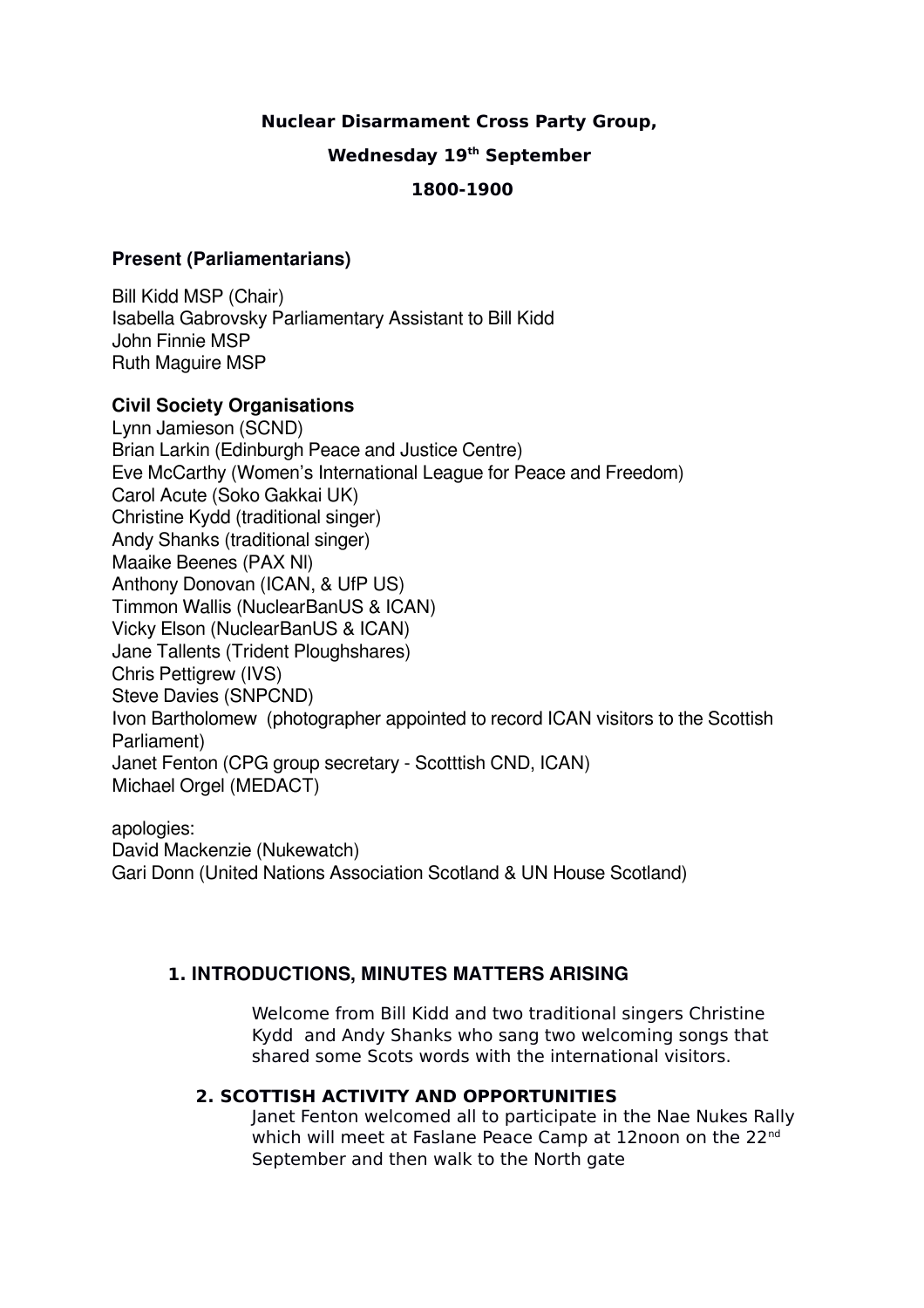### **3. INTERNATIONAL ACTIVITY**

**3.1Feedback from Hiroshima** from Carol Acutt from SGI https://www.sgi.org/.

Carol explained something of the history and philosophy of the Buddhism in Action for Peace SGI and that SGI recently has collaborated with ICAN to produce an exhibition and a short animated course. She reported on her recent visit to the Hiroshima Memorial and how it represents the events of  $6<sup>th</sup>$ August 1945, the 90% devastation for the city, the over 140,000 people who had died within the year, along with the testimonies of Hibakusha, and the story of the little girl who when faced with leukaemia tried to fold a thousand paper cranes.

 As well as documenting the hellish effects of the bomb, the museum has a history its development, the use made of means to deliberately amplify its terrible effects and some documentation of the history of arms race and disarmament. Carol also described some of the monuments and dedications in the memorial peace park including the flame of peace which has burned continuously since it was lit in 1964 and will burn until there are no nuclear weapons in the world.

After leaving Hiroshima and thinking about the contrast between what you see today and the legacy of these events she reflected on another day in Scotland when she thought of Sorely MacLlean's poem Gaelic poem Sgrearpadal which talks of the clearances of people by the landlord (Rainy) from that township on the Scottish island of Raasy and she quoted some lines from the English translation:

Rainy left Sgreapadal without people, with no house or cattle, only sheep but he left Sgreapadal beautiful in his time he could do nothing else. A seal would lift its head and a basking-shark its tail, but today in the sea-sound a submarine lifts its turret and its black sleek back threatening the thing that would make dross of wood, of meadows and of rocks, that would leave Sgreapadal without beauty just as it was left without people.

### **3.2 Visitors from the USA**,

**Anthony Donovan,** reported that he had met Bill Kidd and Janet Fenton at the UN in New York and there learned a great deal about nuclear weapons and the horror and menace Trident is to the world. He introduced **Timmon Milne Wallis**, Executive Director of NuclearBan US. and cofounder Vicky Elsan